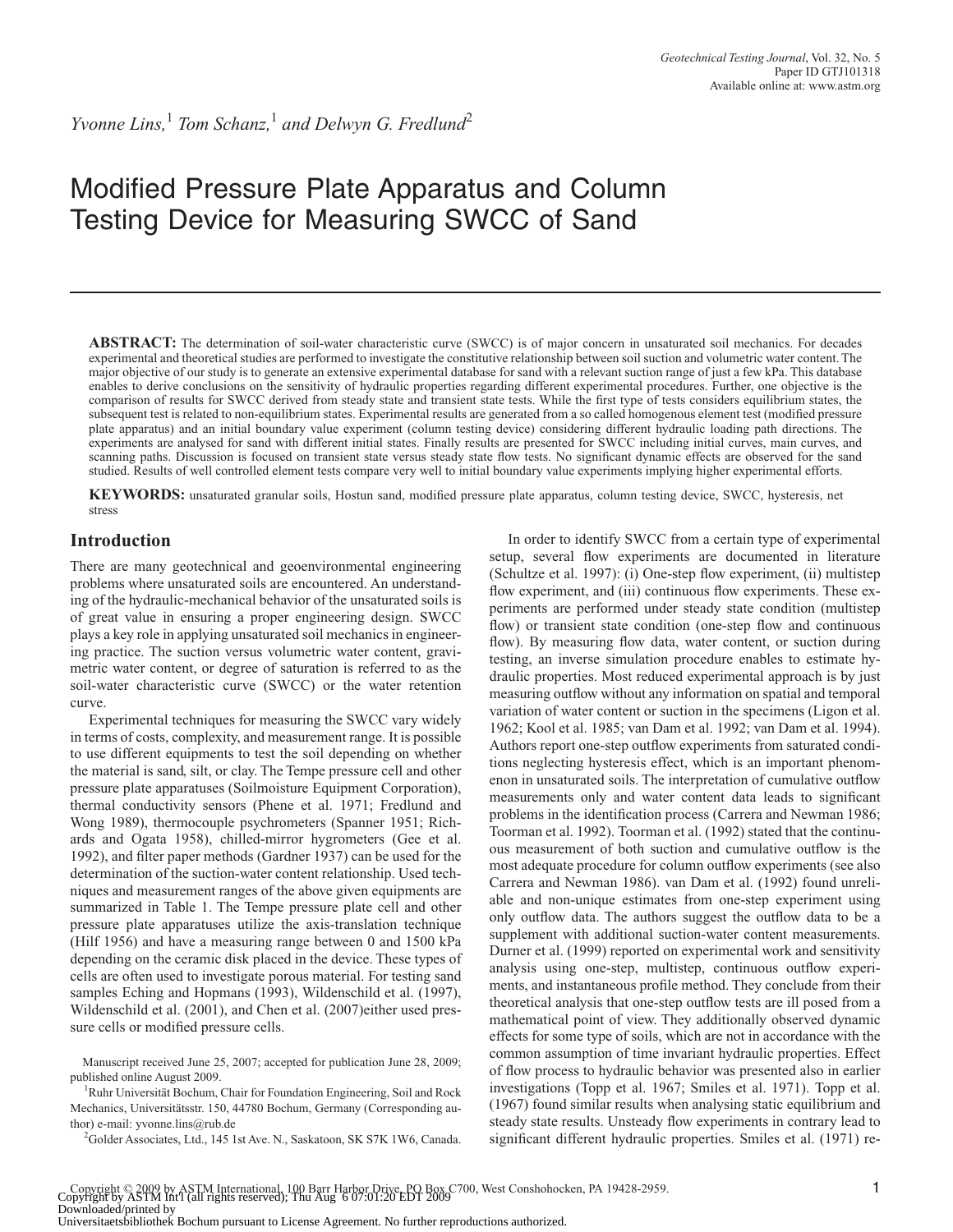|                             | Technique            |                         | Measurement Range<br>$10^3$ (kPa) |
|-----------------------------|----------------------|-------------------------|-----------------------------------|
| Equipment                   |                      | Type                    |                                   |
|                             | Axis-translation     |                         |                                   |
| Tempe pressure cell         | technique            | Matric suction          | $0 - 1.5$                         |
|                             | Axis-translation     |                         |                                   |
| Pressure plate apparatus    | technique            | Matric suction          | $0 - 1.5$                         |
| Thermal conductivity sensor | $\cdots$             | Matric suction          | $0.01 - 1$                        |
|                             | Humidity measurement |                         |                                   |
| Thermocouple psychrometer   | technique            | Total suction           | $0.01 - 8$                        |
|                             | Humidity measurement |                         |                                   |
| Chilled-mirror hygrometer   | technique            | Total suction           | $1 - 450$                         |
| Filter paper                |                      | Total or matric suction | $0 - 1000$                        |

TABLE 1—*Overview of equipment for measuring suction-water content relationship.*

TABLE 2—*Literature review on flow experiments.*

| Author                         | Experiment             | Equipment  | Method       | Loading Direction             | Material                         |
|--------------------------------|------------------------|------------|--------------|-------------------------------|----------------------------------|
| Vachaud and Thony (1971)       | Column device          | 3 T, GRA   | Infiltration | Drainage, imbibition          | Sand                             |
|                                |                        |            |              |                               | Sandy loam, silt loam,           |
| Kool et al. (1985)             | Tempe pressure cell    | .          | <b>OM</b>    | Drainage                      | sandy clay loam, clay            |
| van Dam et al. (1992)          | Tempe pressure cell    | $\cdots$   | <b>OM</b>    | Drainage                      | Loamy sand, clay loam            |
| Toorman et al. (1992)          | Outflow apparatus      | 3 T, 3 TDR | <b>OM</b>    | Drainage                      | Synthetic soil                   |
|                                |                        |            |              |                               | Silt loam, loam, sandy loam,     |
| Eching and Hopmans (1993)      | Modified pressure cell | 1T         | OM, MM       | Drainage                      | fine sand                        |
| van Dam et al. (1994)          | Tempe pressure cell    | $\cdots$   | OM, MM       | Drainage                      | Loam                             |
| Wildenschild et al. (1997)     | Modified pressure cell | PT         | OM, TM       | 6 different sands<br>Drainage |                                  |
|                                |                        |            |              | Drainage, imbibition,         |                                  |
| Lehmann et al. (1998)          | Column device          | 3 T, 7 TDR | TM           | scanning curves               | Sand                             |
| Ruan and Illangasekare (1999)  | Column device          | 6 T        | <b>TM</b>    | Imbibition                    | Sand                             |
| Rassam and Williams (2000)     | Column device          | 2 T, 1 TDR | <b>TM</b>    | Drainage                      | Tailing samples, sand            |
| Stauffer and Kinzelbach (2001) | Column device          | 4 T, GRA   | <b>MM</b>    | Drainage, imbibition          | Sand                             |
| Wildenschild et al. (2001)     | Modified pressure cell | 2T         | OM, MM, TM   | Drainage                      | Sand, fine sandy loam            |
| Fujimaki and Inoue (2003)      | Modified pressure cell | 2T         | MМ           | Drainage                      | Loamy sand, sandy loam, loam     |
|                                |                        |            |              | Drainage, imbibition,         |                                  |
| Chen et al. (2007)             | Pressure cell          | PT         | M            | scanning curves               | Fine sand, ultra fine sand, silt |

ported on dynamic effect on hysteresis for the desorption path but not for the sorption one. Good results were derived from tests including additional suction measurements or from steady state type tests, i.e., multistep flow method (see also Toorman et al. 1992; Eching and Hopmans 1993; Dam et al. 1994; Wildenschild et al. 2001). These authors did not take into account the hydraulic behavior during imbibition curves or scanning curves. However, some researchers also studied hysteresis effects measuring both water content and suction as a function of time and measurement position (Watson 1967; Vachaud and Thony 1971) in column tests. For different flux and pressure boundary conditions, Lehmann et al. (1998) analysed the water dynamics in a sand column with fluctuating capillary fringe by measuring water content [time domain reflectometry (TDR)] and suction (tensiometer). Lehmann et al. (1998) performed column experiments in which TDR sensors and tensiometer were not located in the same horizontal section. Due to different vertical coordinates of the sensors a direct link of measured suction and water content data was not possible. The influence of this irrigating capillary fringe is that the water content and suction distributions were increasingly dampened and shifted in time with increasing distance from the capillary fringe. Rassam and Williams (2000) developed an apparatus for determining SWCC using a dynamic method. The apparatus is equipped with two tensiometers and one TDR sensor. Whereas the tensiometers gave local measurements in the specimen, the TDR sensor measured water content above a height of 25 mm. Also the authors used the apparatus only for performing drainage cycle on coarse material. Another column for prediction of SWCC was developed by Chapius et al. (2007). However this cell was only used for determining drainage curves. Yang et al. (2004) presented a column device where TDR and tensiometer sensors in different depths measure water content and pore-water pressure. Their study is focused mainly on the equipment and gives only view results of suctionwater content data. Table 2 gives an overview of former works on flow experiments.

TABLE 3—*Properties of Hostun sand.*

| Specific gravity $\rho$ , $\lceil g/cm^3 \rceil$ | 2.65      |
|--------------------------------------------------|-----------|
| $d_{60}$                                         | 0.37      |
| $d_{30}$                                         | 0.29      |
| $d_{10}$                                         | 0.21      |
| Coefficient of uniformity $C_u$                  | 1.72      |
| Coefficient of curvature $C_c$                   | 1.05      |
| Classification (USCS)                            | <b>SP</b> |
|                                                  |           |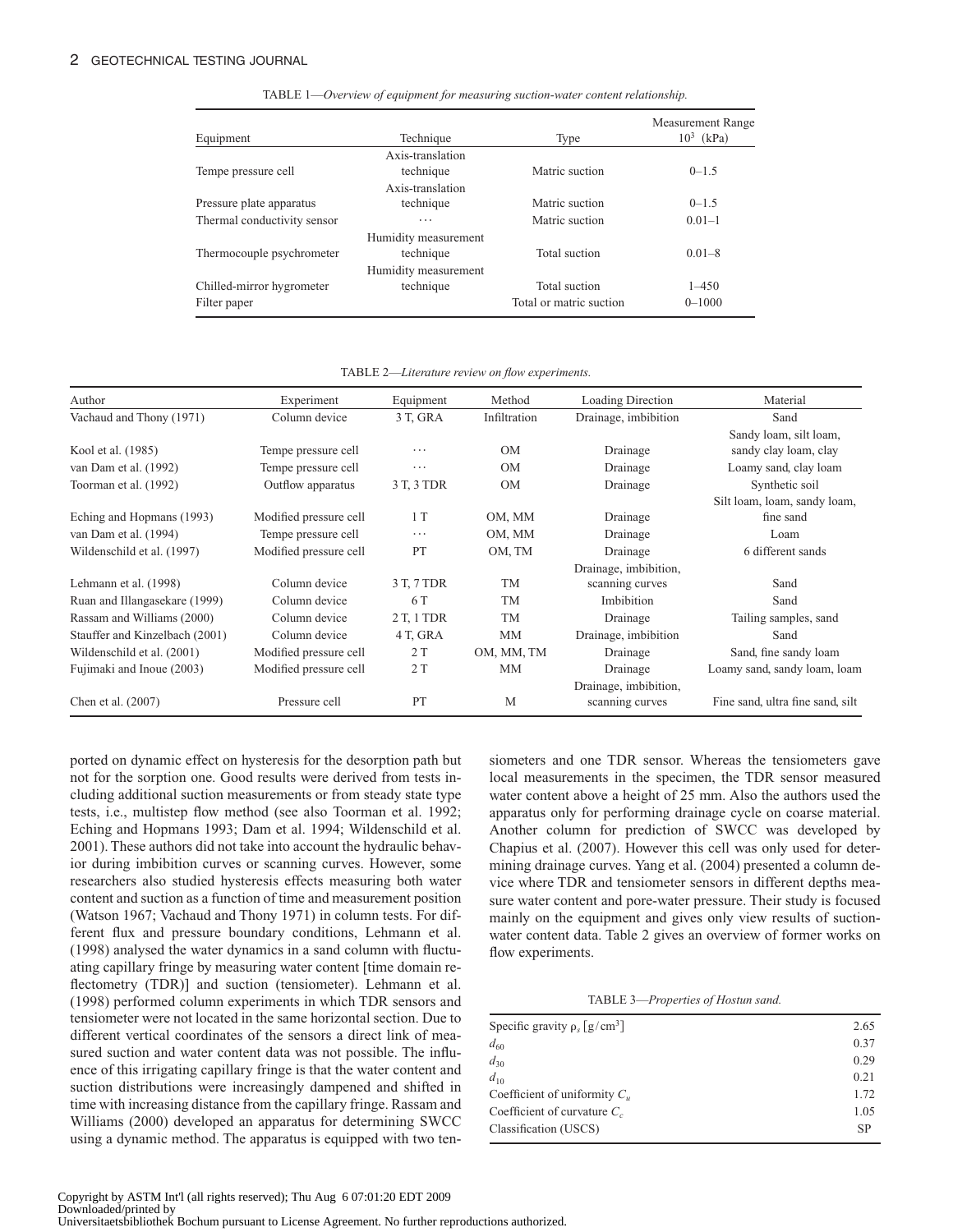

FIG. 1—*Setup of column testing device.*

In this investigation a data set of hydraulic measurements of unsaturated Hostun sand is given. Whereas former investigations are focused on drainage process, this work includes data obtained during drainage as well as imbibition processes and scanning process. Transient state tests were performed in a column testing device, where paired tensiometer and TDR sensors locally measure suction and water content in several depths. Thus inverse estimation of SWCC is not required. To prevent influence of dynamics on the hydraulic measurements, steady state tests were performed in the column testing device and in a modified pressure plate apparatus and compared to the transient state results.

#### **Material**

The experimental program associated with this study was conducted on pre-sieved Hostun sand, a reference sand that has been well studied in the literature (Flavigny et al. 1990; Schanz 1998). Hostun sand is quartz sand with grain sizes ranging from 0.1 to 1.0 mm in diameter. The material classifies as poorly graded medium sand (SP) according to the Unified Soil Classification System (USCS). Properties of the sand are summarized in Table 3.



FIG. 2—*Cross sectional area of column testing device.*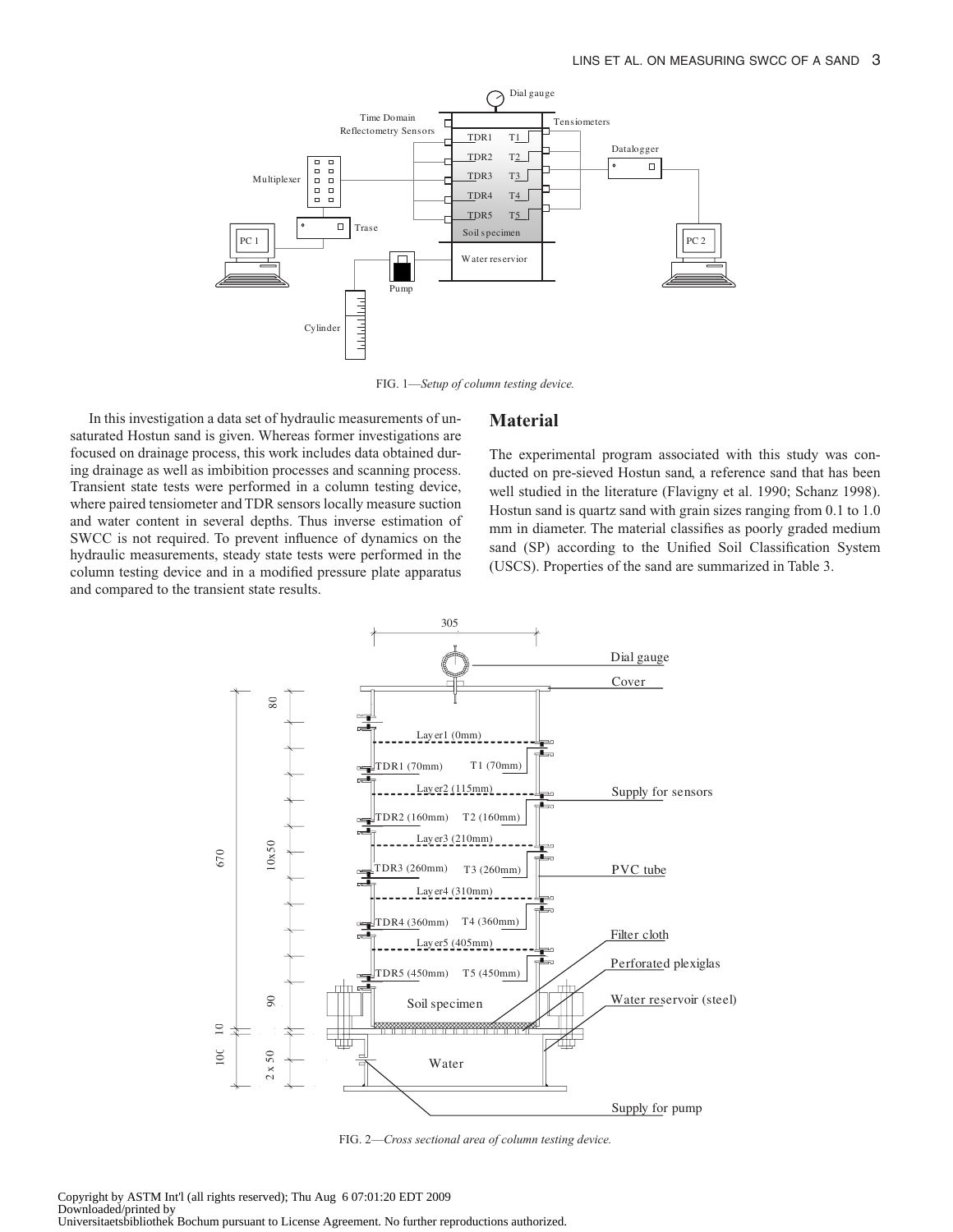

FIG. 3—*Tensiometer sensor (top) and TDR sensor.*

#### **Description of the Apparatuses**

## *Column Testing Device*

A schematic sketch of the experimental setup is shown in Fig. 1. The setup consists of a Trase System including a multiplexer and five TDR sensors (TDR), five tensiometers connected to a datalogger, two computers for collecting experimental results, an electronic pump and a cylinder, and the main column. Details of the column device are shown in Fig. 2. In total the column is 780 mm high and 305 mm in diameter. A 540 mm high specimen was placed in the column by water pluviation technique. The bottom part of the column consists of a water reservoir made of steel. The top part of the column consists of a polyvinyl chloride (PVC) tube. The water reservoir and the PVC tube are separated by a perforated plexiglass plate. A highly permeable geotextile was placed between the soil specimen and the perforated plexiglass plate to avoid flushing soil grains into the water reservoir. Several ports along the column were



FIG. 4—*Calibration of tensiometers.*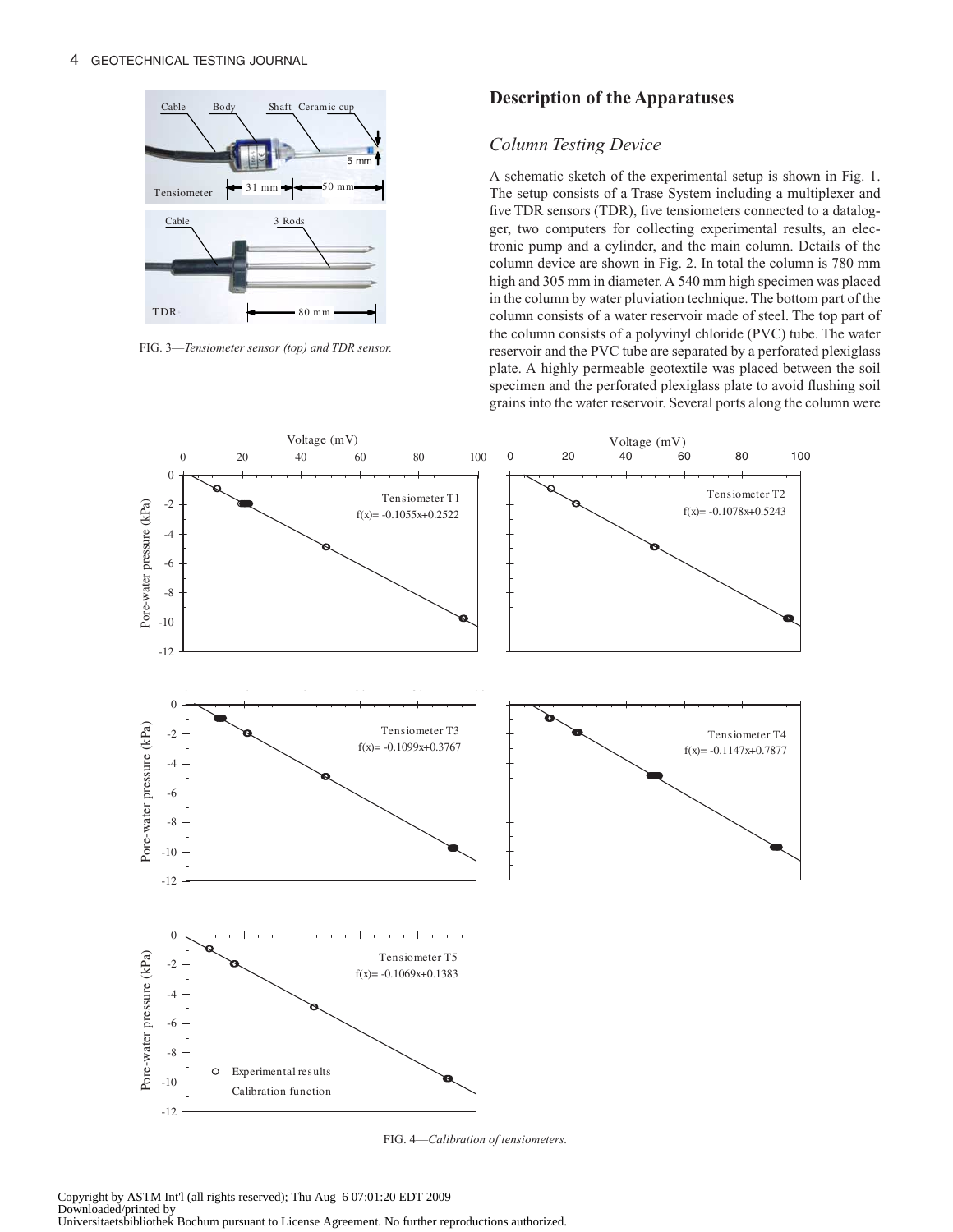

FIG. 5—*Calibration of TDR sensors for different initial void ratios.*

used for the insertion of measurement sensors. Five miniature tensiometers (UMS Umweltanalytische Mess-Systeme GmbH) and five three-rod miniature TDR probes (Soilmoisture Equipment Corporation) were placed in a row along the height of the column with a distance of approximately 100 mm between measurement points from the top of the sample. The three-rod TDR sensors were installed horizontally along the soil specimen. A TDR sensor and a tensiometer sensor were installed in each depth. The tensiometers have a measuring range from 100 kPa positive pore-water pressure to 85 kPa negative pore-water pressure with an accuracy of +/−0.5 kPa. The TDR probes measure volumetric water content over a range of 0–100 % with an accuracy of +/−2 *%* full scale. The sensors are shown in Fig. 3. An electric pump was connected to the reservoir at the bottom of the column to control the flow of water in and out of the column specimen at flow rates of 10–150 mL/min. Atmospheric pressure acted on the top of the sand column. To measure volume changes during the experiment a dial gauge was placed on the top of the specimen. The tensiometers were calibrated using predefined negative pore-water pressures (i.e.,  $-1$ ,  $-2$ ,  $-5$ , and  $-10$  kPa) through the use of a hanging water column. Results are given in Fig. 4, where the measurements on the tensiometers are related to the applied pore-water pressures. Each tensiometer showed a linear calibration relationship. The TDR probes were calibrated using Hostun sand samples with predefined water contents and void ratios. The calibration was done on separate plastic container with a height of 200 mm and a diameter of 300 mm, where the minimum distance between sensor and cell wall was maintained (Suwansawat and Benson 1999). The TDR probes were placed in the plastic cylinder, and the dielectric constant was measured,  $k_a$ , for wet sand specimens. After receiving constant value measurements, the water content was calculated by ovendrying the sand specimen. Knowing the water content, *w*, and the dry density,  $\rho_d$ , the volumetric water content,  $\theta$ , was calculated and the dielectric constant,  $k_a$ , was related to the volumetric water content,  $\theta$ . The dielectric constant,  $k_a$ , directly evaluated from the Trase System was used, that is, calculated from the following equation:

$$
k_a = \left(\frac{t \cdot c}{L}\right)
$$

where:

*L*=length of the waveguides; *c*= speed of the light; and *t*=transit time.



FIG. 6—*Verification of response time and suitability of TDR sensor and tensiometer measurements in column testing device.*

The transit time is automatically estimated by the Trase System. The calibration results for the TDR sensors are shown in Fig. 5, where the dielectric constant,  $k_a$ , corresponds to the calculated volumetric water content. Since the electrical conductivity of sand is extremely small, the density of the specimen does not influence this relationship. A polynomial function of third order was used to fit the dielectric constant to the volumetric water content.

To check reasonability and time response of TDR and tensiometer measurements, both sensors were checked in a previous test. However, a saturated sand specimen was prepared in the column testing device and drained. Both sensors show the response once the specimen is drained and reaches unsaturated condition as presented in Fig. 6. The results of the three top sensors are given. Other sensors are still in saturated condition. The sensors react fast and the measurements are reasonable.

#### *Modified Pressure Plate Apparatus*

The modified pressure plate apparatus allows the SWCC to be measured for both drainage and imbibition cycles as well as scanning drainage and scanning imbibition cycles (i.e., phenomena of hysteresis). The influence of net stress on the behavior of the SWCC can be determined by applying various total stresses to the soil specimen. A detailed cross section of the modified pressure plate apparatus is shown in Fig. 7. The apparatus has a specimen ring with a diameter of 71 mm and a height of 20 mm. A coarse porous stone is placed on the top of the soil specimen, and a ceramic disk is placed on the bottom of the specimen. In this study, the ceramic disk used below the soil specimen had an air-entry value of 100 kPa. A water reservoir is located below the high air-entry disk. A burette with a capacity of 25 cc was connected to the water reservoir. Water inflow and outflow were measured using the burette.

2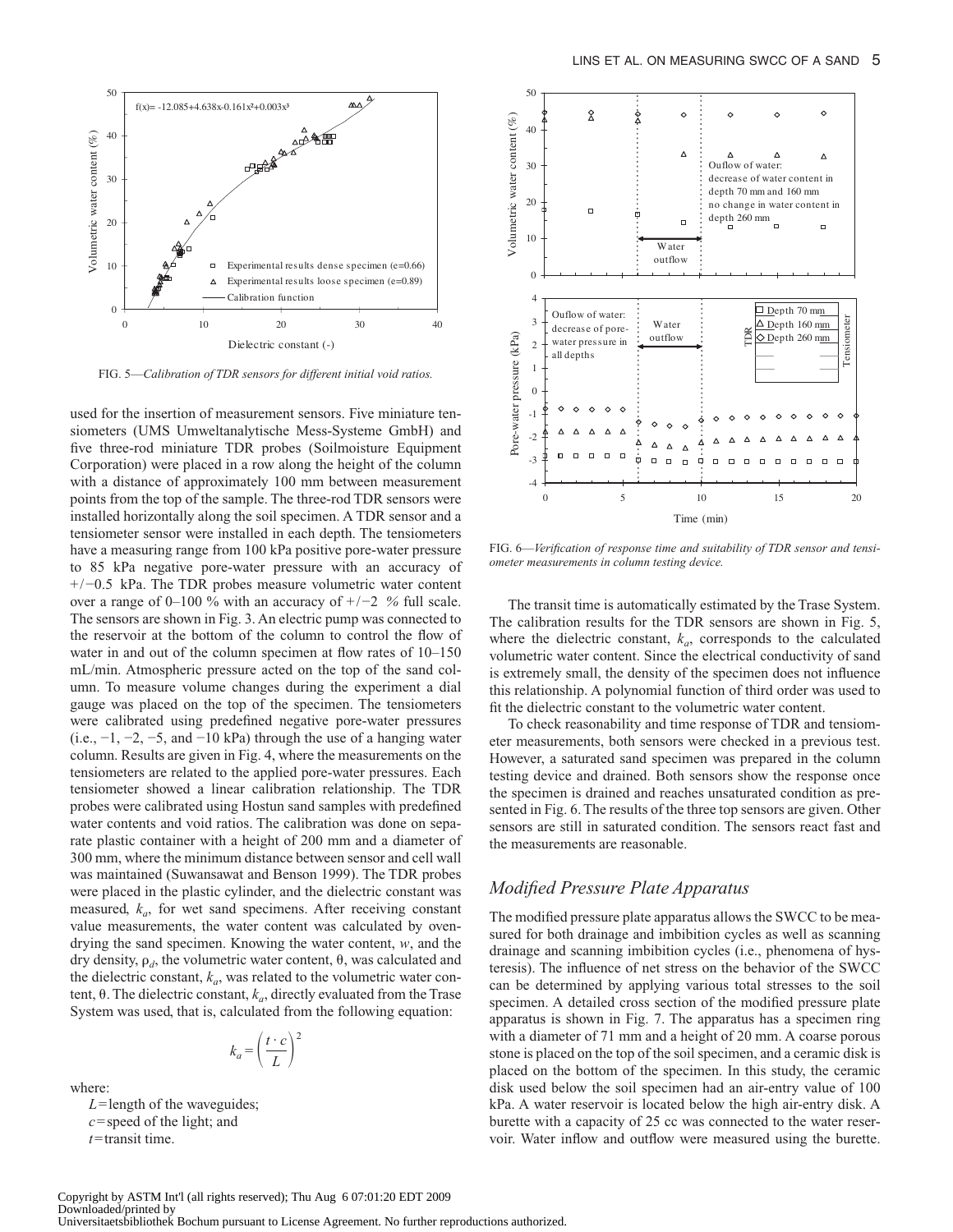

FIG. 7—*Modified pressure plate apparatus.*

Several wetting and drying paths were followed. An air pressure was applied to the top of the specimen through a coarse porous stone. Net stress can be applied to the specimen by placing the modified pressure plate apparatus in an oedometer loading frame. Volume changes of the specimens were measured using an attached vertical deformation dial gauge. For obtaining low suction values, hanging water column technique was used (Haines 1930). By lowering the attached burette with respect to the top of the ceramic disk, suctions of up to 4.0 kPa in steps of 0.1 kPa can be applied to the specimen. In this way, the initial points along the scanning imbibition curves on the main drainage curve, and vice versa, the initial points of the scanning drainage curves along the main imbibition curve, can be precisely applied. The burette has a resolution of 0.05 cc enabling precise readings of water inflow and outflow. Suctions up to 100 kPa can be applied to obtain test results along the SWCC. Air pressure was applied to the top of the cell using the axis-translation technique (Hilf 1956). Ceramic disk was saturated before to start the test.

## *Laboratory Testing Program*

The laboratory program (see Table 4) consists of determining the

SWCC under various loading conditions. Steady state as well as transient state tests were performed using the column testing device. Several drying and wetting curves were measured to investigate the influence of the loading history (i.e., drainage process, imbibition process, and scanning process), void ratio (i.e., loose specimen  $e_0$ =0.89 and dense specimen  $e_0$ =0.66), and water flow conditions on the shape of the SWCC. However, steady state tests only were performed using the modified pressure plate apparatus. The influence of loading path history (drainage process, imbibition process, and scanning process) and void ratio (loose specimen  $e_0$ ) = 0.89 and dense specimen  $e_0$ = 0.66) was examined. All tests were performed in a climate-controlled room  $(21^{\circ}C \pm 1^{\circ}C)$ .

## *Tests Performed Using the Column Testing Device*

Steady state experiments as well as transient state experiments were carried out using the column testing device. The sand used in this study is a poorly graded medium sand with insignificant amount of fine particles, where segregation is not influencing homogeneity. Therefore water pluviation technique was used to produce homogeneous sand specimen. Different procedures exist to prepare uniform and saturated sand specimens (Emery et al. 1973; Vaid et al.

|  | TABLE 4-Laboratory program. |  |
|--|-----------------------------|--|
|  |                             |  |

|                         |                    |                       |     | Measurements |                  |                      |
|-------------------------|--------------------|-----------------------|-----|--------------|------------------|----------------------|
| Equipment               | <b>Test Method</b> | <b>Test Condition</b> | TDR | Tensiometer  | Cumulative Water | Loading              |
| Column device           | Transient state    | Loose, dense          | Yes | Yes          | Yes              | Drainage, imbibition |
| Column device           | Steady state       | Loose, dense          | Yes | Yes          | Yes              | Drainage, imbibition |
| Modified pressure plate | Steady state       | Loose, dense          | No  | No           | Yes              | Drainage, imbibition |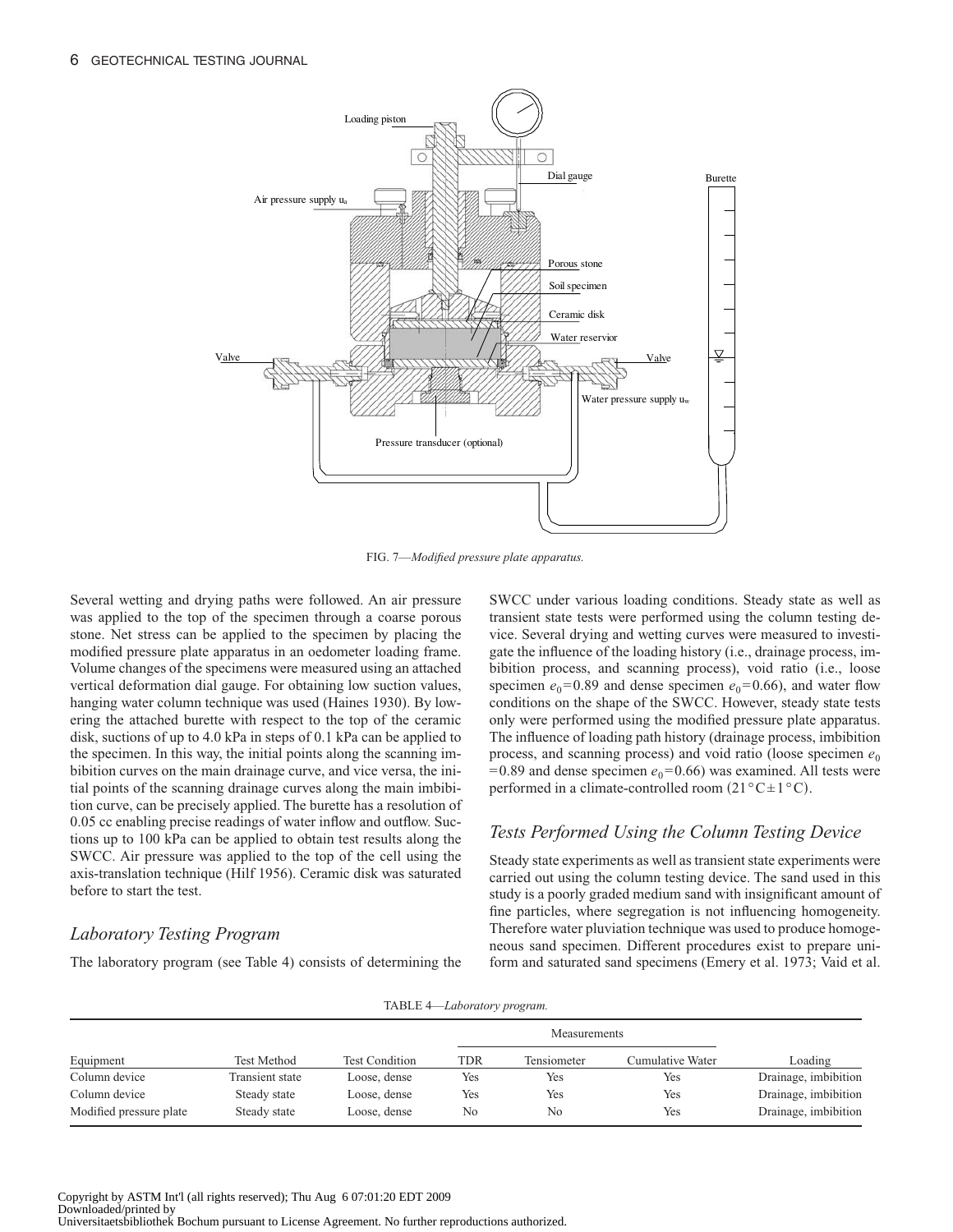

FIG. 8—*Readings from tensiometers and TDR sensors linked to drying and wetting path of suction-water content relationships of loose and dense specimens from steady state column test.*

1999). In this study the technique by water pluviation as described by Vaid and Negussy (1988) was followed. Saturation for the initial state was validated by two different approaches: (i) Knowing the initial void ratio and the volume of water infiltrated initial degree of saturation can be determined and (ii) initial water content measured by the TDR was compared to calculated saturated water content. Initial degree of saturation determined by these two methods was 1.0 for all samples. Loose and dense specimens with a height of about 540 mm were prepared. Starting with an initially saturated specimen, the sand was dried and wetted following various paths. Steady state tests performed in the column device involve withdrawing (drainage process) and injecting (imbibition) water in several steps (each 1000 mL) to the specimen. However, the next step was not applied to the specimen before reaching equilibrium ( $\Delta\theta$  $=\Delta \psi = 0$ ,  $q=0$ ) condition in the soil. Transient state tests performed in the column device include a continuous change in suction by withdrawing and injecting water to the specimen [(1) initial drainage process, (2) imbibition process, and (3) drainage process] with a constant flow rate  $(q=constant)$ , where no equilibrium in the soil occurs. With a flow rate of 30 mL/min the outflow and inflow of water from the sand specimens were initiated using the electronic pump attached to the lower water reservoir. Transient state tests were performed to study the influence of water flow condition on the SWCC. Water was pumped out of the specimen until the water level reached the bottom of the sand specimen (drainage process),

and then water was pumped into the specimen until the water level reached the top of the specimen (imbibition process). The applied flow rate caused a continuous change in suctions throughout the specimen.

## *Tests Performed Using the Modified Pressure Plate Apparatus*

During steady state tests carried out in the modified pressure plate apparatus, suction was changed in several steps by applying negative pore-water pressure (hanging water burette) or air pressure to the specimen. The next suction step was not induced before reaching equilibrium condition  $(\Delta V_w = 0, q = 0)$  in the specimen. All tests were started at water saturated conditions. The testing procedure consisted of preparing a dry specimen with a predetermined void ratio, as a fixed ring specimen. The specimen was saturated by supplying required amount of water from the burette through the bottom ceramic disk. Full saturation of the specimen was assumed when the water table in the attached burette was equal to the top of the specimen. The specimens were subjected to a predetermined suction using either a suction mode test (i.e., applying a negative water pressure by hanging water column) or a pressure mode test (i.e., axis-translation technique). After the specimen had reached equilibrium (i.e., no water inflow or outflow), it was subjected to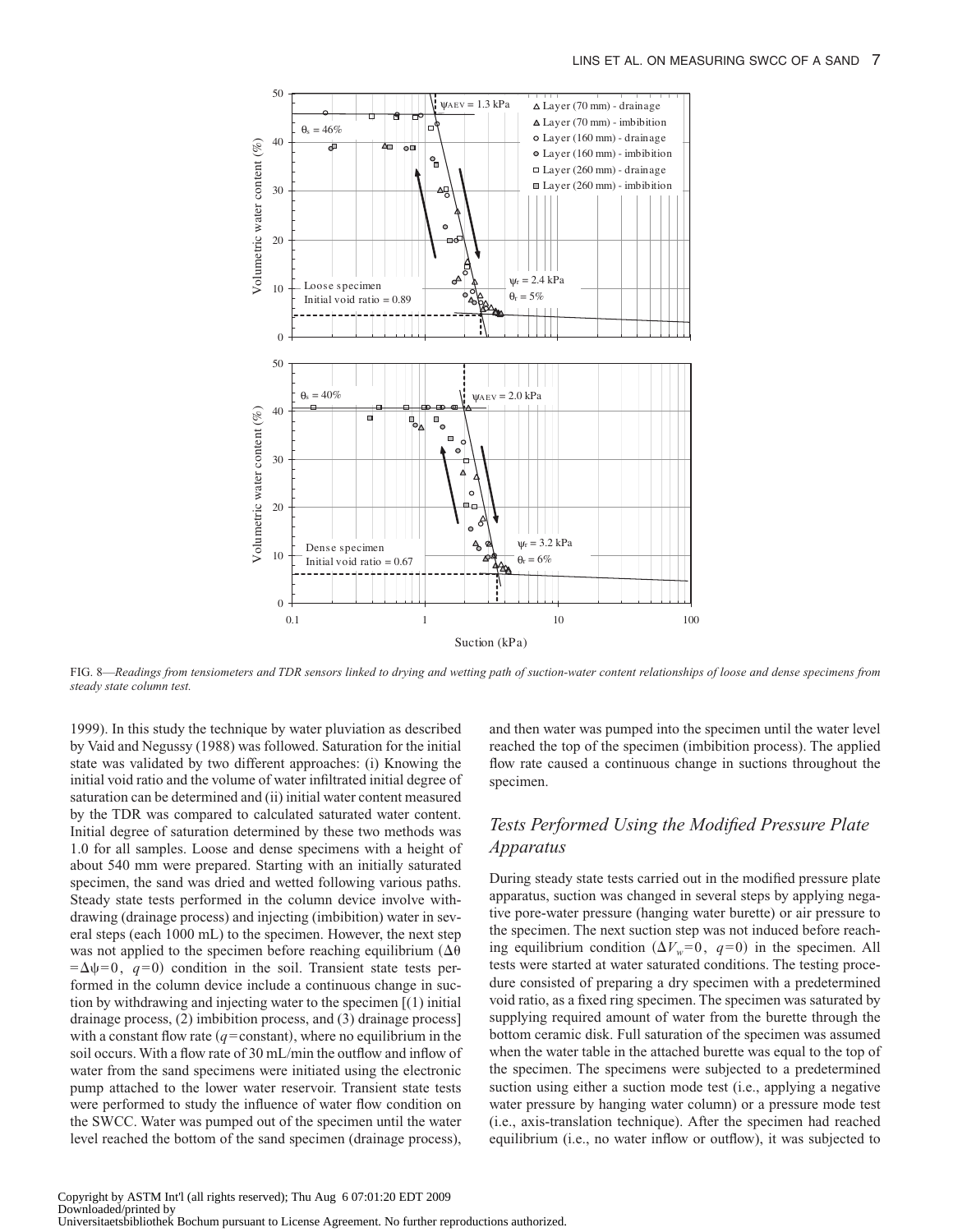![](_page_7_Figure_1.jpeg)

FIG. 9—*Pore-water pressure and volumetric water content elevation versus depth measured after each 20 min during initial drainage process in column testing device—loose specimen (transient state test).*

the next suction increment. The final gravimetric water content was calculated by oven-drying (ASTM Standard D2216, 1998: "Standard Test Method for Laboratory Determination of Water (Moisture) Content of Soil and Rock by Mass") the specimen at the end of the test. Volumetric water contents, degrees of saturation, and gravimetric water contents corresponding to each suction step were back calculated from these final values using incremental amounts of water flow from each step. To investigate the SWCC of the unsaturated sand, initially saturated loose and dense specimens were drained by applying suctions of up to 50 kPa and then wetted by applying suctions of up to 0.1 kPa. Scanning curves were determined by performing further drainage up to 2.2 kPa, imbibition to 1.0 kPa, and drainage to 2.2 kPa.

## **Experimental Results**

Experimental results for the steady state tests and for the transient state tests (i.e., TDR measurements as well as tensiometer measurements and SWCC) carried out in the column testing device are presented first. Then the experimental results (i.e., cumulative outflow and inflow measurements and suction-volumetric water content relationships) for the steady state tests performed in the modified pressure plate apparatus are given. The volume changes measured were less then  $\Delta e \pm 0.006$  in the tests performed in this study.

#### *Experimental Results from Column Testing Device*

Results from the steady state test performed are shown in Fig. 8, where the SWCC is given for loose and dense specimens for drainage and imbibition process. The air-entry value,  $\psi_{\text{aev}}$ , is approximately 1.3 kPa for the loose specimen and 2.0 kPa for the dense specimen. The residual suction,  $\psi_r$ , is equal to 2.4 kPa with a residual water content,  $\theta_r$ , equal to 5 % for the loose sand as well as  $\psi_r$ =3.2 kPa and corresponding  $\theta_r$ =6 % for the dense sand. The observed imbibition curves found are scanning imbibition curves.

Results from transient state test are shown in Figs. 9–12. Figure 9 gives pore-water pressure and volumetric water content elevation versus depth for loose specimen from the initially saturated specimen. Figures 10 and 11 present exemplary results of loose specimen observed from TDR and tensiometer sensor measurements. Figure 10 presents readings from the drainage process. Tensiometer *T* (450 mm) measures a lower positive pore-water pressure than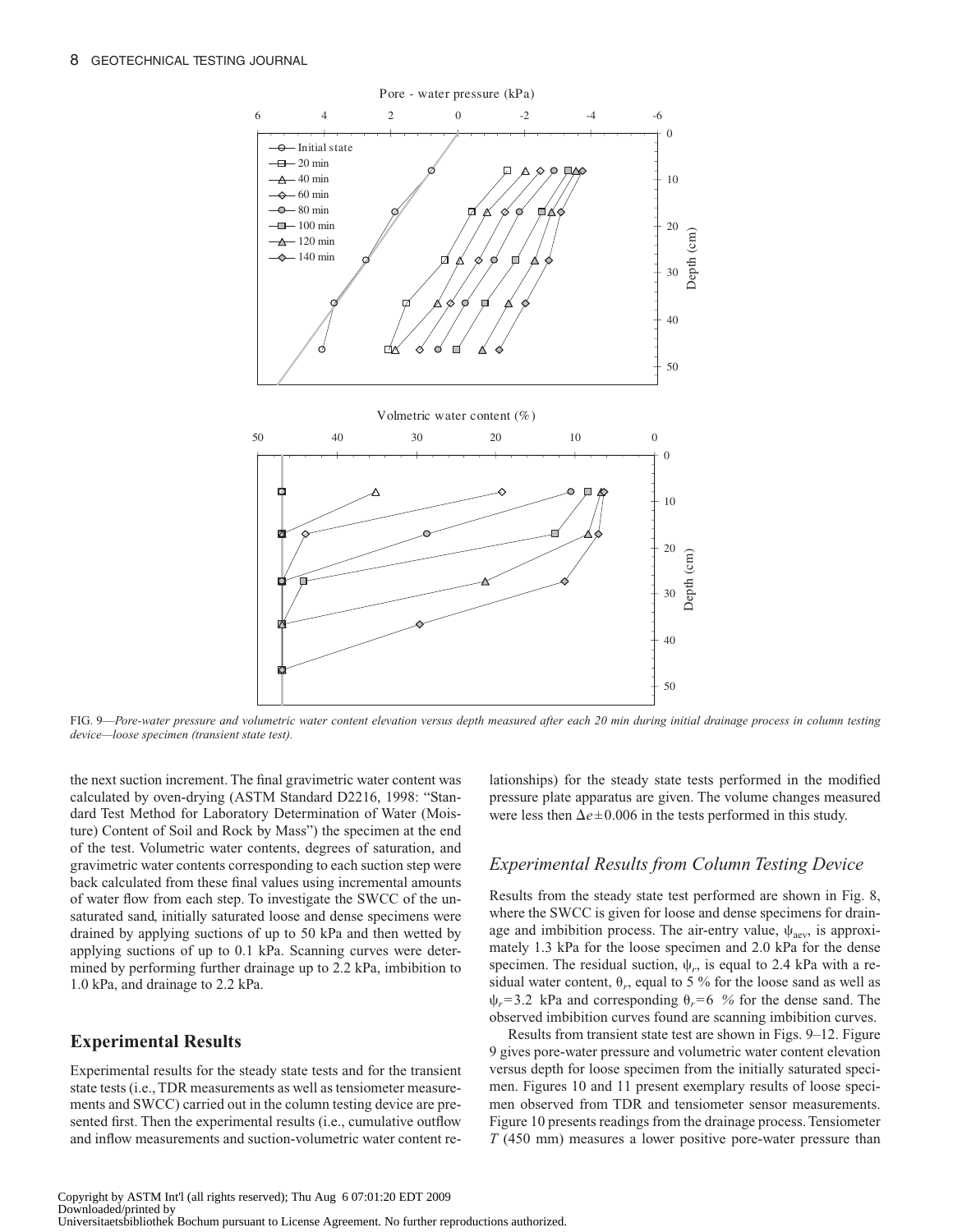![](_page_8_Figure_1.jpeg)

FIG. 10—*Variation in pore-water pressure and volumetric water content with respect to time during drainage process in column testing device—loose specimen (transient state test).*

tensiometer *T* (70 mm), indicating a higher hydrostatic pressure at the bottom of the specimen. The sand specimen is saturated and the measurements from the TDR sensors, TDR (450 mm) to TDR (70 mm), correspond to a degree of saturation close to 100 %. When draining the sand specimen, the positive pore-water pressures decrease until reaching negative pore-water pressures. The measured negative pore-water pressures (matric suction) at the end of the drying process are lower at the top of the specimen than at the bottom of the specimen. Consequently, the suction is higher at the top of the specimen than at the bottom of the specimen. During drying the volumetric water contents are decreasing, first at top of the specimen and then at the bottom of the specimen. Figure 11 presents readings from the imbibition process measured in a loose sand specimen. Tensiometer *T* (70 mm) measures a lower negative porewater pressure than tensiometer  $T(450 \text{ mm})$ , meaning that there was a higher suction at the top of the sand specimen. The measured volumetric water content at the top of the specimen is also lower than the volumetric water content at the bottom of the specimen. During wetting, the volumetric water content increases in relation to the decreasing suction. Saturated conditions are reached when

the tensiometers measure positive pore-water pressures. During the wetting process the volumetric water content increases first at the bottom of the specimen and then at the top of the specimen. The wetting process is finished when the water table reaches the top of the specimen. Even when the water table is at the top of the specimen, measurements in sensors TDR (70 mm) to TDR (450 mm) correspond to water contents smaller than saturated volumetric water content,  $\theta_s$ . The measured volumetric water contents reveal the influence of occluded air bubbles. Only the TDR (450 mm) sensor at the bottom of the specimen measures the volumetric water content corresponding to water saturated conditions. This portion of the specimen remains saturated during the entire testing procedure and consequently includes no occluded air bubbles. The tensiometer and the TDR probe measurements enable direct measurement of negative pore-water pressure and volumetric water content. Therefore, the generated SWCC directly can be plotted. For loose and dense sand specimens the measured SWCC is presented in Fig. 12. The drainage and the imbibition path measured in different depths are shown. It was observed that after the first wetting, complete water saturation was not subsequently recovered. The oc-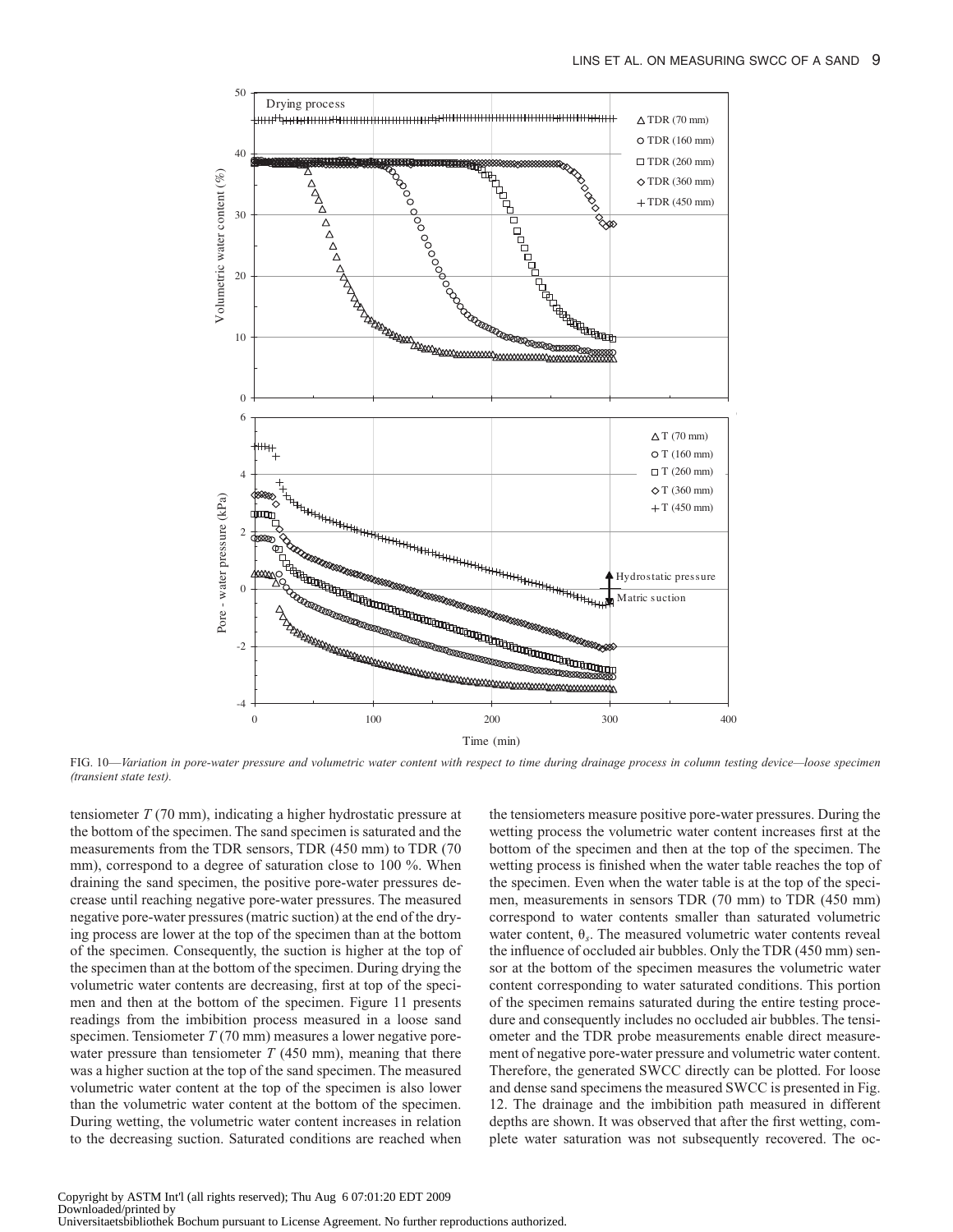![](_page_9_Figure_1.jpeg)

FIG. 11—*Variation in pore-water pressure and volumetric water content with respect to time during imbibition process in column testing device—loose specimen (transient state test).*

cluded air could not be displaced during subsequent wetting cycles. The air-entry value,  $\psi_{\text{aev}}$ , is approximately 1.5 kPa for the loose specimen and 2.1 kPa for the dense specimen. After reaching the air-entry value, the water content decreases rapidly for both sand specimens. The transition zone is between 1.5 and 2.8 kPa for the loose specimens and between 2.1 and 3.0 kPa for the dense specimens. The residual zone starts at relatively low suction values (2.8 kPa for loose specimen and 3.0 kPa for dense specimen) in the drying cycle for both sand specimens. The wetting processes result in different scanning curves. Different initial suctions and volumetric water contents along the column cause different scanning wetting curves. For the loose and the dense specimens the scanning curves measured in the upper part of the sand specimen start at a higher suction value than the scanning curves measured in the lower part of the sand specimen.

## *Experimental Results from Modified Pressure Plate Apparatus*

Results of the steady state tests performed in the modified pressure plate apparatus are shown in Figs. 13–15. Experimental results of cumulative outflow and cumulative inflow of water during the drainage process, as well as during the imbibition process, are plotted in Figs. 13 and 14, exemplary for loose specimen. It took an elapsed time of 1000–8000 min to reach equilibrium conditions in the specimen depending on the suction level. After reaching the airentry value,  $\psi_{\text{aev}}$ , the time required for equalization significantly increased for the drying path because large pores start to drain and large amount of water is leaving the specimen. During wetting path the elapsed time period to reach equilibrium conditions increased when passing the residual suction,  $\psi_r$ , where large pores start to absorb water. Back calculated SWCCs, including appropriate scanning curves, are presented in Fig. 15 for loose and dense sand. The air-entry value,  $\psi_{\text{aev}}$ , is approximately 1.4 kPa for the loose sand specimen. This value is smaller than that for the dense sand specimen that was approximately 2.0 kPa. After reaching the air-entry value,  $\psi_{\text{aev}}$ , the water content rapidly decreases with an increase in suction for both sand specimens. The transition zone is between 1.4 and 2.8 kPa for the loose specimen and between 2.0 and 3.1 kPa for the dense specimen. The residual zone starts at a relatively low suction value for the drainage cycle for the dense and loose sand speci-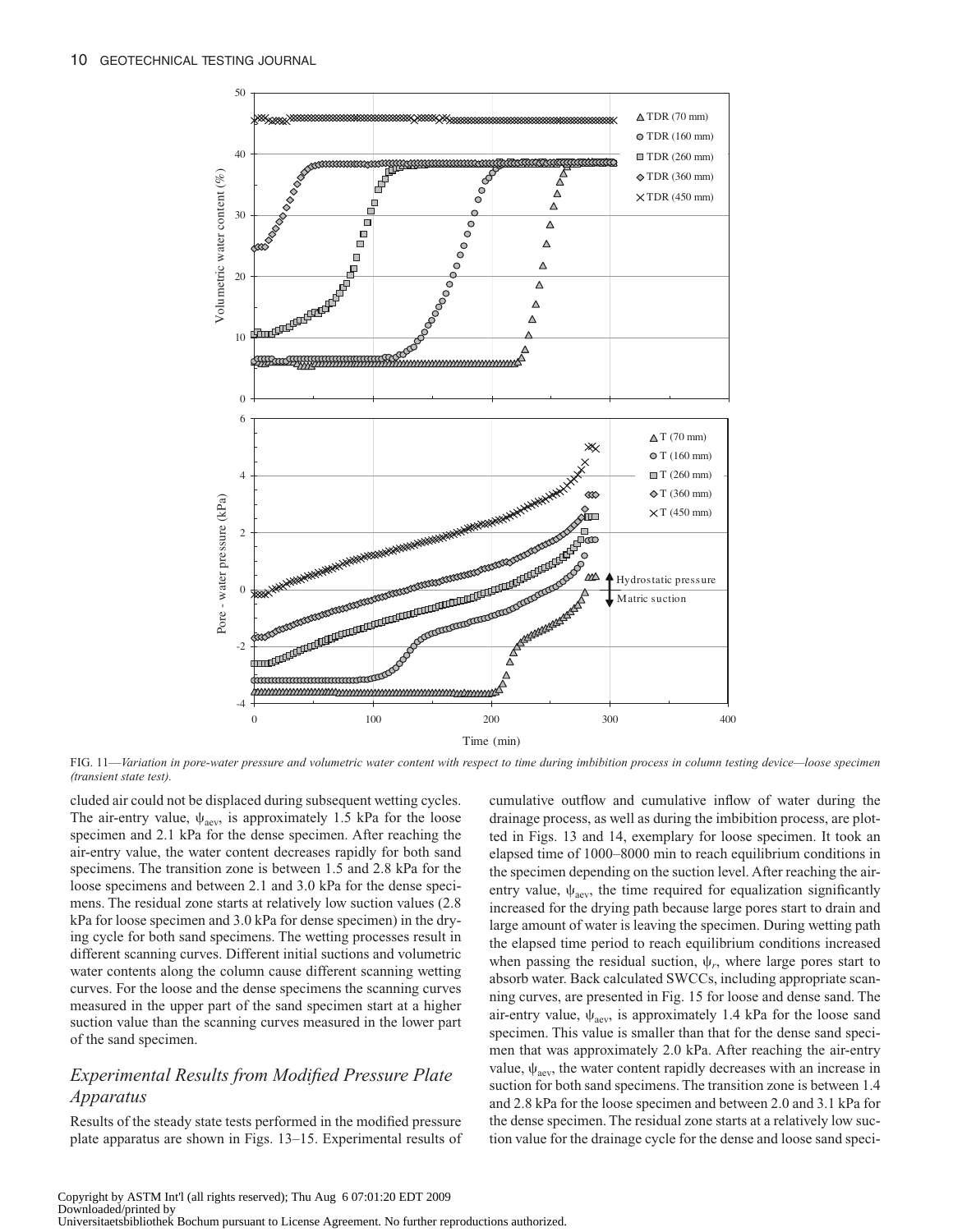![](_page_10_Figure_1.jpeg)

FIG. 12—*Readings from tensiometers and TDR sensors linked to drainage an imbibition path of suction-water content relationships of loose (top) and dense (bottom) specimens from transient state column test.*

![](_page_10_Figure_3.jpeg)

FIG. 13—*Effect of suction on drainage process in the modified pressure plate apparatus (steady state test).*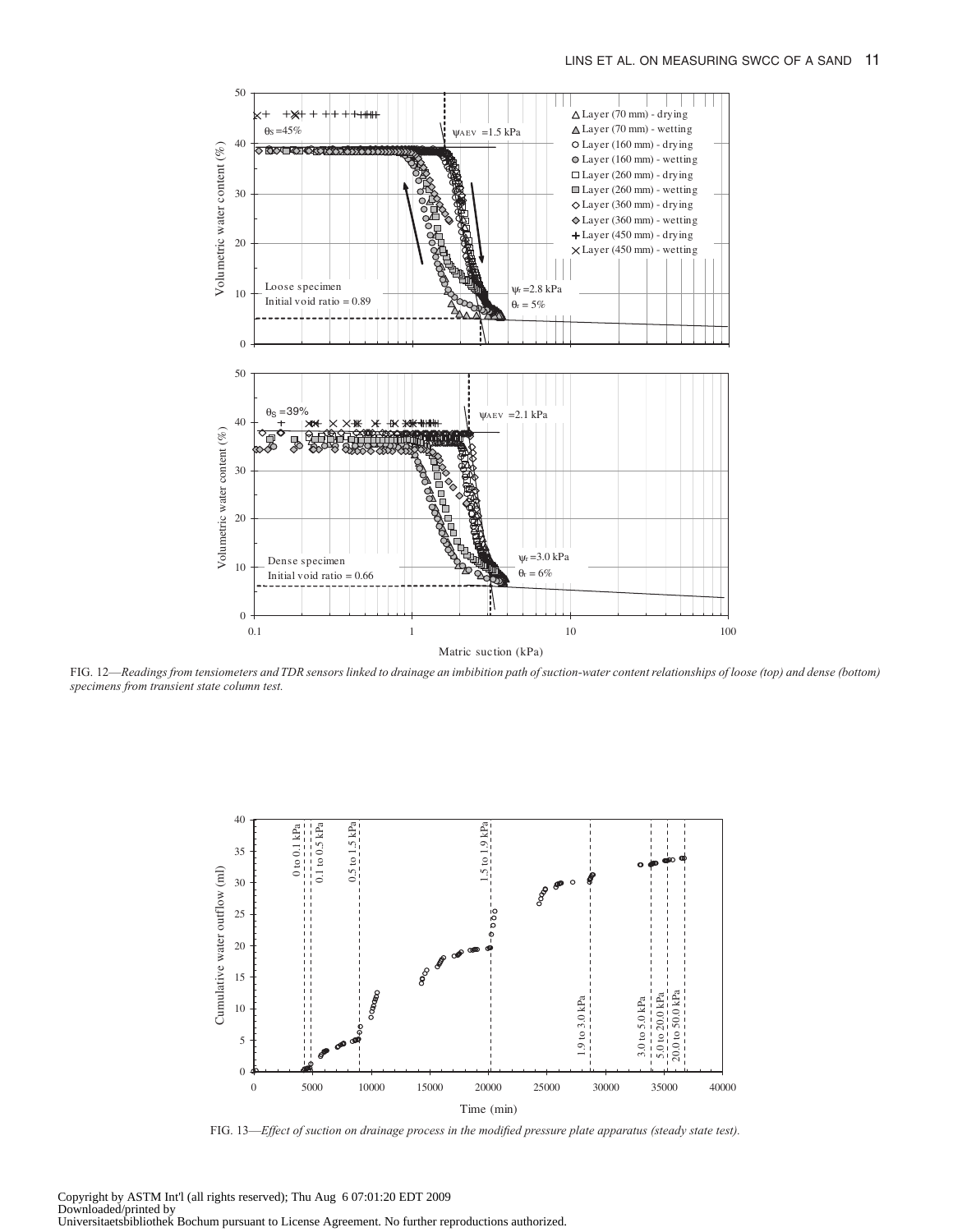![](_page_11_Figure_1.jpeg)

FIG. 14—*Effect of suction on imbibition process in the modified pressure plate apparatus (steady state test).*

mens. Along the imbibition path there is no significant change in water content measured in a range from approximately 50.0 to 3.0 kPa. The transition zone for dense specimen starts at a water-entry value  $\psi_{\text{wev}}$  of 2.9 kPa and for the loose specimen the water-entry value  $\psi_{\text{wey}}$  is 2.2 kPa. For the dense specimen the transition zone extends up to 0.5 kPa and up to 0.27 kPa for the loose specimen. The saturation zone falls within a relatively narrow range of suctions for both the dense and loose specimens. The scanning drainage cycle and the imbibition cycle were performed from a suction of 2.2 kPa on the drainage curve. Comparison of the scanning cycles for the loose and dense sand clearly shows that the dense specimen is retaining a larger quantity of water. The smaller voids in the dense specimen scanning cycle are located in the top part of the hysteresis loop.

#### **Comparison and Discussion of the Results**

SWCC parameters derived from sand column testing device (steady state method and transient state method) as well as modified pressure plate apparatus (steady state method) are summarized in Table 5. The comparison shows that independent of the equipment and the test method similar parameters were found for saturated water content,  $\theta_s$ , air-entry value,  $\psi_{\text{aev}}$ , residual suction,  $\psi_r$ , and residual water content,  $\theta_r$ , for each density. The overall behavior of the loose and dense sand specimens is comparable to the results from steady state tests in the modified pressure plate apparatus. The results are similar in a quantitative and qualitative sense. The performed experiments in the transient state tests (column testing device) respectively give similar results as the performed steady state tests. This leads to the conclusion that dynamic flow has no influence to the SWCC of this kind of material.

Comparison of the parameter observed for loose specimen and dense specimens shows larger air-entry value,  $\psi_{\text{aev}}$ , residual suction,  $\psi_r$ , and residual water content,  $\theta_r$ , for the dense specimen. The dense specimen retains water up to larger suction values in its smaller pores. The saturated water content,  $\theta_s$ , is smaller for the dense specimens than for the loose specimens, where a larger amount of water is required for full saturation of the pores. The experimental results for both loose and dense sand specimens showed significant hysteresis behavior. During the drainage cycle the suction,  $\psi$ , corresponded to lower volumetric water content,  $\theta$ , than during the imbibition cycle. The hysteresis for the loose specimen enclosed a larger area than the hysteresis for the dense specimen. The results show also the phenomena of occluded air bubbles. This phenomenon was more significant for the transient state tests than for the steady state tests and is attributed to occluded air bubbles resulting from the initial drying process.

From the experiences derived by performing the presented experiments, we additionally can conclude the following remarks of advantages and disadvantages on the testing devices. The advantages of the column testing device are that steady state tests as well as transient state tests under various flow rates can be performed. The attached pump enables to determine the influence of flow rate on the hydraulic behavior of unsaturated sand. Because a permeable plate is used at the bottom of the cell, the procedure is a fast method to obtain hydraulic properties when sand is the investigated material in the equipment. Due to attached sensors, the results include volumetric water content versus time,  $\theta(t)$ , and suction versus

TABLE 5—*Determined parameters of suction-water content relationships.*

|                         |                        |                | $\theta_s$ | $\Psi_{\text{aev}}$ | $\theta$ . | $\Psi_r$ |
|-------------------------|------------------------|----------------|------------|---------------------|------------|----------|
| Equipment               | Test method            | Test condition | $(\%)$     | (kPa)               | (kPa)      | (kPa)    |
| Sand column             | Steady state           | Loose          | 45.0       | 1.3                 | 5.0        | 2.4      |
| Sand column             | Steady state           | Dense          | 39.0       | 2.0                 | 6.0        | 3.2      |
| Sand column             | <b>Transient state</b> | Loose          | 46.0       | 1.5                 | 5.0        | 2.8      |
| Sand column             | <b>Transient state</b> | Dense          | 40.0       | 2.1                 | 6.0        | 3.0      |
| Modified pressure plate | Steady state           | Loose          | 46.0       | 1.4                 | 4.0        | 2.8      |
| Modified pressure plate | Steady state           | Dense          | 39.0       | 2.0                 | 3.1        | 3.8      |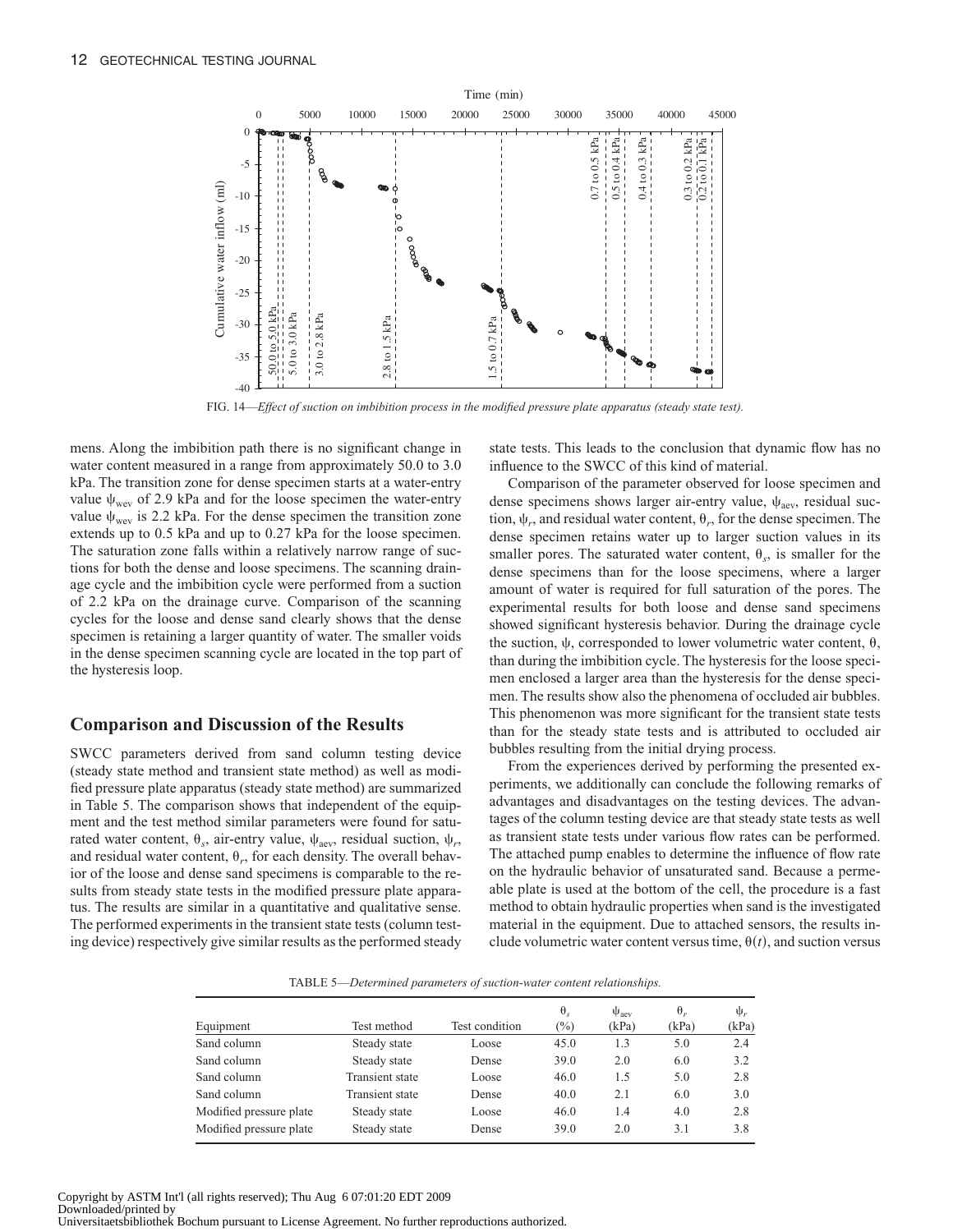time,  $\psi(t)$ , measurements. These measurements can be used for direct estimation of hydraulic conductivity (Instantaneous profile method). The hydraulic conductivity additionally can be indirectly estimated using the measured SWCC. The disadvantage is the expensive purchase of the required equipment (i.e., TDR sensors, tensiometers, and two computers). The equipment requires careful calibration procedure. The preparation of the specimen is time consuming and a large mass of material to be tested is needed. Due to large specimen size the specimen may be inhomogeneous. Also the specimen must be a disturbed specimen.

One advantage when using the modified pressure plate apparatus is that only a small specimen, thus a homogeneous specimen, is prepared. In comparison to the column testing device there is no need for local measurements of the water content. Due to the small size of the specimen, averaged water content is calculated using cumulative water flow. The application of small suction values along with small suction steps (suction control) enables a precise estimation of the shape of the SWCC and the parameters near the air-entry value,  $\psi_{\text{aev}}$ , residual suction,  $\psi_r$ , residual volumetric water

content,  $\theta_r$ , and water-entry value,  $\psi_{\text{wev}}$ . This is an important requirement when using the best-fit procedure on an equation. The drainage curve, imbibition curve, and scanning drainage and imbibition curves can be exactly measured (also for low suction values). The application of net stress enables the investigation of mechanical loading on an unsaturated soil. Measurements of changes in void ratio during drainage and imbibition of water to the specimen can be made. The apparatus is relatively inexpensive, small, and user-friendly. The 1 bar ceramic disk can be replaced with a 5 bar ceramic disk to investigate silt soils. Disadvantages are that only steady state tests can be performed. The testing procedure is time consuming. A permanent observation of water outflow and inflow is necessary in order to find equilibrium conditions.

#### **Conclusions**

In this study we derive SWCC including hysteresis and scanning paths from both steady state and transient state experiments. Such

![](_page_12_Figure_6.jpeg)

FIG. 15—*Experimental results of suction-water content relationship and scanning curves for loose and dense specimen from steady state test in modified pressure plate apparatus.*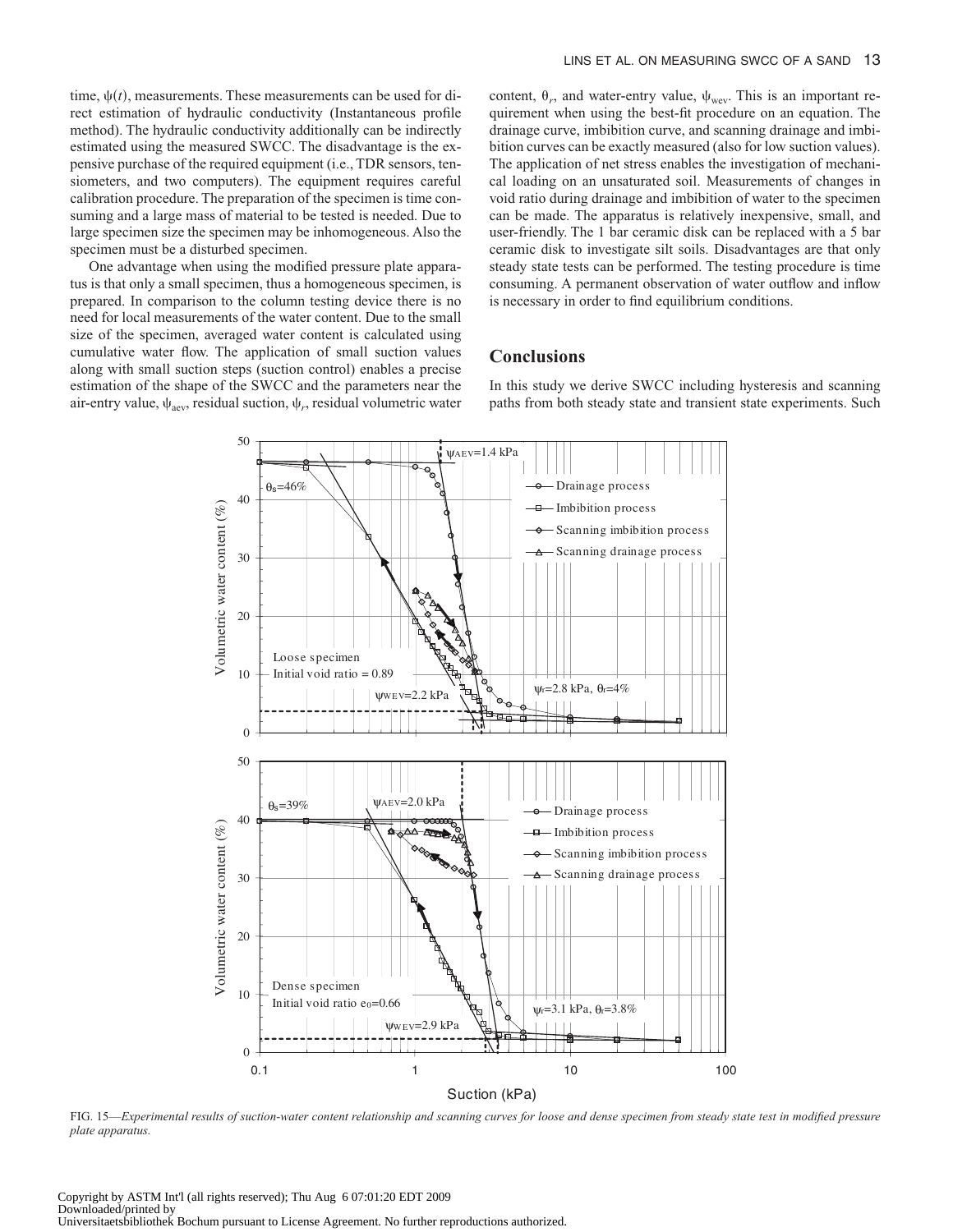an extensive experimental database considering initial state and different hydraulic loading pattern is very rare in literature. Even for relatively small values of applied suction, the modified pressure plate apparatus used allows for precise measurement of void ratio and water content changes by analysing fluxes at the boundary. Due to small tested volume size, averaging over samples height is acceptable. Results from modified pressure plate apparatus are then compared to those from column testing device local measurements of spatial and temporal variations in suction and water content in different sections.

## **References**

- ASTM Standard D2216, 1998, "Standard Test Method for Laboratory Determination of Water (Moisture) Content of Soil and Rock by Mass," *Annual Book of ASTM Standards*, Vol. 04.08, ASTM International, West Conshohocken, PA, pp. 1–5.
- Carrera, J. and Neuman, S. P., 1986, "Estimation of Aquifer Parameters under Transient and Steady State Conditions II. Uniqueness, Stability, and Solution Algorithms," *[Water Resour. Res.](http://dx.doi.org/10.1029/WR022i002p00211)*, Vol. 22, pp. 211–227.
- Chapius, R. P., Masse, I., Madinier, B., and Aubertin, M., 2007, "A Drainage Column Test for Determining Unsaturated Properties of Coarse Materials," *Geotech. Test. J.*, Vol. 30, No. 2, pp. 83– 89.
- Chen, L., Miller and G. A., Kibbey, T. C. G., 2007, "Rapid Pseudo-Static Measurements of Hysteretic Capillary Pressure-Saturation Relationship in Unconsolidated Porous Media," *Geotech. Test. J.*, Vol. 30, No. 6, pp. 1–10.
- Durner, W., Schultze, B., and Zurmühl, T., 1999, "State-of-the-Art in Inverse Modeling of Inflow/Outflow Experiments," *Proceedings of the International Workshop on Characterization and Measurement of the Hydraulic Properties of Unsaturated Porous Media*, M. T. van Genuchten, F. J. Leij, and L. Wu, Eds., U.S. Salinity Laboratory, Agricultural Research Service, U.S. Department of Agriculture, and Department of Environmental Sciences, University of Riverside, CA, pp. 661–681.
- Eching, S. O. and Hopmans, J. W., 1993, "Optimization of Hydraulic Functions from Transient Outflow and Soil Water Pressure Data," *Soil Sci. Soc. Am. J.*, Vol. 57, pp. 1167–1175.
- Emery, J. J., Finn, W. D. L., and Lee, K. W., 1973, "Uniformity of Saturated Sand Specimens," *ASTM Spec. Tech. Publ.*, Vol. 523, pp. 182–194.
- Flavigny, E., Desrues, J., and Palayer, B., 1990, "Note Technique: Le Sable d'Hostun RF," *Rev. France. Geotech.*, Vol. 53, pp. 67– 70.
- Fredlund, D. G. and Wong, D. K. H., 1989, "Calibration of Thermal Conductivity Sensors for Measuring Soil Suction," *[Geotech.](http://dx.doi.org/10.1520/GTJ10967J) [Test. J.](http://dx.doi.org/10.1520/GTJ10967J)*, Vol. 12, No. 3, pp. 188–194.
- Fujimaki, H. and Inoue, M., 2003, "Reevaluation of the Multistep Outflow Method for Determining Unsaturated Hydraulic Conductivity," *[Vadose Zone J.](http://dx.doi.org/10.2113/2.3.400)* 2, pp. 409–415.
- Gardner, R., 1937, "A Method for Measuring the Capillary Tension of Soil Moisture over a Wide Range," *[Soil Sci.](http://dx.doi.org/10.1097/00010694-193704000-00004)*, Vol. 43, No. 4, pp. 277–283.
- Gee, G., Campbell, M., Campbell, G., and Campbell, J., 1992, "Rapid Measurement of Low Soil Potentials Using a Water Activity Meter," *Soil Sci. Soc. Am. J.*, Vol. 56, pp. 1068–1070.
- Haines, W. B., 1930, "The Hysteresis Effect in Capillary Properties and the Modes of Moisture Distribution Associated Therewith,"

*[J. Agric. Sci.](http://dx.doi.org/10.1017/S002185960008864X)*, Vol. 20, pp. 97–116.

- Hilf, J. W., 1956, "An Investigation of Pore-Water Pressure in Compacted Cohesive Soils," Tech. Memo. No. 654, U.S. Dept. of the Interior, Bureau of Reclamation, Design and Const. Div., Denver, CO.
- Kool, J. B., Parker, J. C., and van Genuchten, M. Th., 1985, "Determining soil hydraulic properties from one-step outflow experiments by parameter estimation: I. Theory and Numerical Studies," *Soil Sci. Soc. Am. J.*, Vol. 49, pp. 1348–1354.
- Lehmann, F., Stauffer, F., Hinz, C., Dury, O., and Flühler, H., 1998, "Effect of Hysteresis on Water Flow in Sand Column with a Fluctuating Capillary Fringe," *[J. Contam. Hydrol.](http://dx.doi.org/10.1016/S0169-7722(98)00066-7)*, Vol. 33, pp. 81–100.
- Ligon, J. T., Johnson, H. P., and Kirkham, D., 1962, "Unsteady-State Drainage of Fluid from a Vertical Column of Porous Material," *[J. Geophys. Res.](http://dx.doi.org/10.1029/JZ067i013p05199)*, Vol. 67, pp. 5199–5204.
- Phene, C. J., Hoffman, G. J., and Rawlins, S. L., 1971, "Measuring Soil Matric Potential In-Situ by Sensing Heat Dissipation Within a Porous Body: I. Theory and Sensor Construction," *Soil Sci. Soc. Am. Proc.*, Vol. 35, pp. 27–33.
- Rassam, D. W. and Williams, D. J., 2000, "A Dynamic Method for Determining the Soil Water Characteristic for Coarse Grained Soils," *[Geotech. Test. J.](http://dx.doi.org/10.1520/GTJ11124J)*, Vol. 23, No. 1, pp. 67–71.
- Richards, L. A. and Ogata, G., 1958, "A Thermocouple for Vapour Pressure Measurement Biological and Soil Systems at High Humidity," *[Science](http://dx.doi.org/10.1126/science.128.3331.1089)*, Vol. 128, pp. 1089–1090.
- Ruan, H. and Illangasekare, T. H., 1999, "Estimation of Relative Hydraulic Conductivity of Sandy Soils Based on a Sheet Flow Model," *[J. Hydrol.](http://dx.doi.org/10.1016/S0022-1694(99)00047-5)*, Vol. 219, pp. 83–93.
- Schanz, T., 1998, "Zur Modellierung des Mechanischen Verhaltens von Reibungsmaterialien," *Mitteilung 45*, Institut für Geotechnik, Universität Stuttgart, University Press, Stuttgart.
- Schultze, B., Ippisch, O., Huwe, B., and Durner, W., 1997, "Dynamic Nonequilibrium during Unsaturated Water Flow," *Proceedings of the InternationalWorkshop on Characterization and Measurement of the Hydraulic Properties of Unsaturated Porous Media*, M. T. van Genuchten, F. J. Leij, and L. Wu, Eds., U.S. Salinity Laboratory, Agricultural Research Service, U.S. Department of Agriculture, and Department of Environmental Sciences, University of Riverside, CA, pp. 877–892.
- Smiles, D. E., Vachaud, G., and Vauclin, M., 1971, "A Test of the Uniqueness of the Soil Moisture Characteristic During Transient, Nonhysteretic Flow of Water in a Rigid Soil," *Soil Sci. Soc. Am. Proc.*, Vol. 35, pp. 534–539.
- Spanner, D. C., 1951, "The Peltier Effect and Its Use in the Measurement of Suction Pressure," *[J. Exp. Bot.](http://dx.doi.org/10.1093/jxb/2.2.145)*, Vol. 11, pp. 145– 168.
- Stauffer, F. and Kinzelbach, W., 2001, "Cyclic Hysteretic Flow in Porous Medium Column: Model, Experiment and Simulations," *[J. Hydrol.](http://dx.doi.org/10.1016/S0022-1694(00)00382-6)*, Vol. 240, pp. 264–275.
- Suwansawat, S. and Benson, C. H., 1999, "Cell Size for Water Content-Dielectric Constant Calibrations for Time Domain Reflectometry," *[Geotech. Test. J.](http://dx.doi.org/10.1520/GTJ11311J)*, Vol. 22, pp. 3–12.
- Toorman, A. F., Wierenga, P. J., and Hills, R. G., 1992, "Parameter Estimation of Soil Hydraulic Properties from One-Step Outflow Data," *[Water Resour. Res.](http://dx.doi.org/10.1029/92WR01272)*, Vol. 28, pp. 3021–3028.
- Topp, G. C., Klute, A., and Peters, D. B., 1967, "Comparison of Water Content-Pressure Head Data Obtained by Equilibrium, Steady State and Unsteady State Methods," *Soil Sci. Soc. Am. Proc.*, Vol. 31, pp. 312–314.
- Vachaud, G. and Thony, J. L., 1971, "Hysteresis During Infiltration and Redistribution in a Soil Column at Different Initial Water